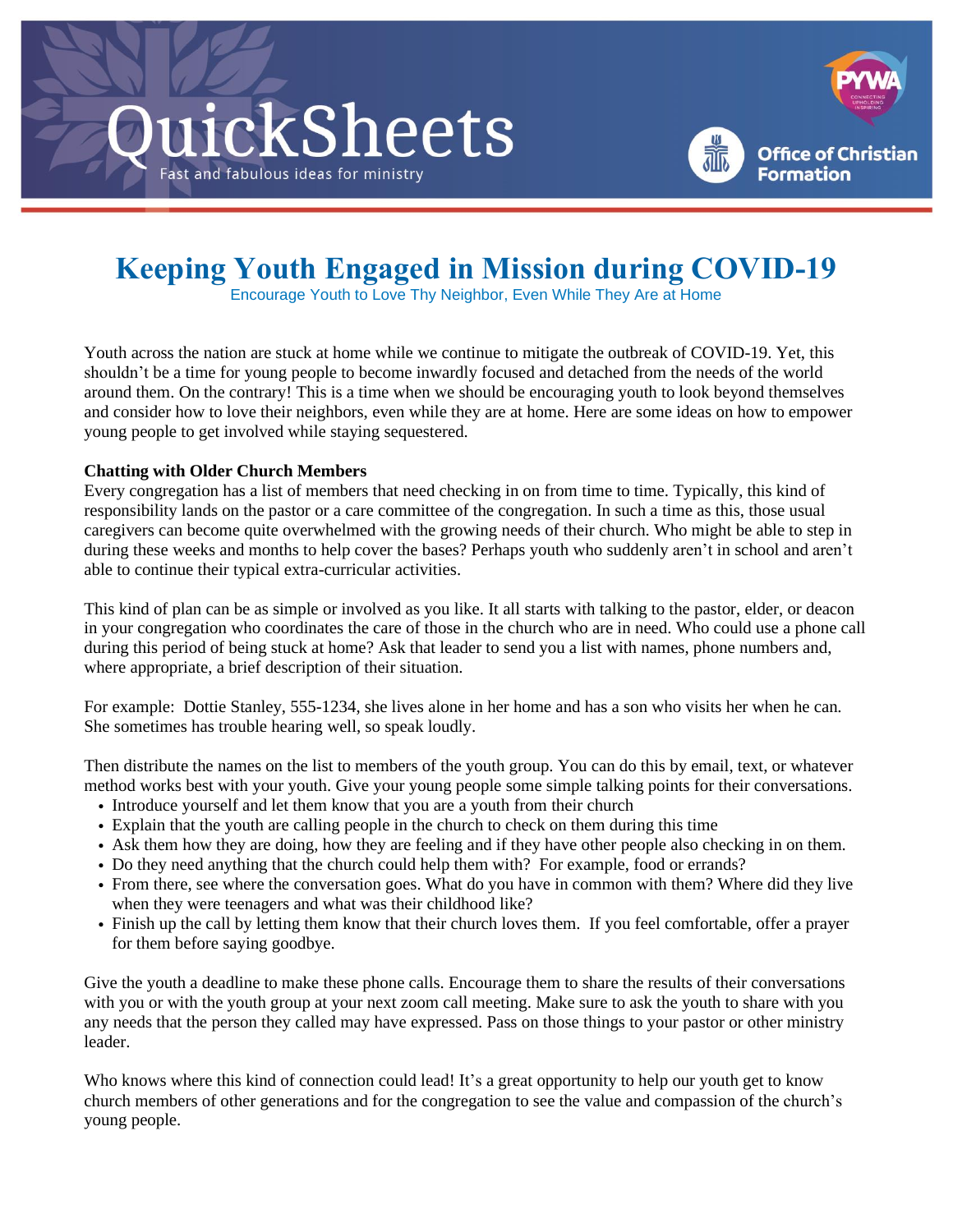## **Learning an Art or Craft that Lifts Others**

Young people love to keep their hands busy. What a better time than this to encourage youth to learn how to do something that can help lift the spirits of others during a difficult time.

Some ideas include:

- Learning to cook/bake, then sending those meals or goodies to the doorstep of people who could use and enjoy them.
- Learning how to knit scarves from YouTube videos or by using FaceTime with someone older who knows how, with the plan of sharing their work with others. Does your church already have a knitting or prayer shawl ministry? Try getting a zoom tutorial going between some church knitters and the youth group.
- Do any of your youth play an instrument or sing? Invite them to record themselves performing a song that your congregation is already familiar with  $\&$  then post it on your church's social media sites. Perhaps it could even be used in your congregation's next online service!
- Do you have any poets in the group? Invite them to write a poem specifically geared as a message of hope to share with the congregation. They can record themselves reading or performing it and send it to you to post on the church's social media sites. (Raps count too!)

## **Prayer Marathon**

Do youth in your church often squirm when asked to offer grace before youth group dinners? Prayer is something that takes practice, just like anything else. This period of social distancing is a perfect time to give youth the opportunity to practice praying for others through a group-wide "prayer marathon." Youth ministry leaders can organize and structure the event with 30-minute time slots. Then, ask the youth to sign up through a google spreadsheet or through platforms like Sign Up Genius. You can even give various topics of prayer for them during their time slot that include:

- Members of the congregation in need of prayer
- Community members in higher risk for infection during this time
- Local agencies and ministries who are trying to keep going with higher needs and less volunteers
- First responders, nurses, doctors and other health care personnel, particularly those who are working with the infected
- Family members of those who are in quarantine or have tested positive

Youth who have less experience and comfort with praying can even be given some structure to guide their prayers.

- **P**raise God with thanksgiving for God's power, might, strength, love, and actions in history
- **R**emember those who are in special need of God's help right now
- **A**sk God for things they might need, like support, guidance, peace, etc.
- **Y**our own needs are also appropriate to pray for, with humility and openness to God

Share the news of this prayer vigil program with your congregation. It can be a way to inspire the entire congregation to have a more active prayer life during this pandemic and well beyond!

#### **Lawn Care Love**

As the weather warms up in this most unusual of springs, there are many ways to help neighbors who are sick or otherwise unable to get outside, even while we keep that important six feet of distance from each other. Many churches are currently taking extra measures to check on their members who are living alone or have limited ability to take care of their yards and gardens like they used to. As needs are identified by the pastor or a layperson in charge of caring ministries in your church, youth could be called who are willing to go mow their lawn or do other simple landscaping tasks. Not only would this be a great way to empower youth to help others, it's also a great way for a young person to get out some energy and enjoy a little fresh air. If there aren't any church members with this kind of need, a phone call to your local "Meals on Wheels" program could probably connect you with more people in the community that need some help with their lawns.